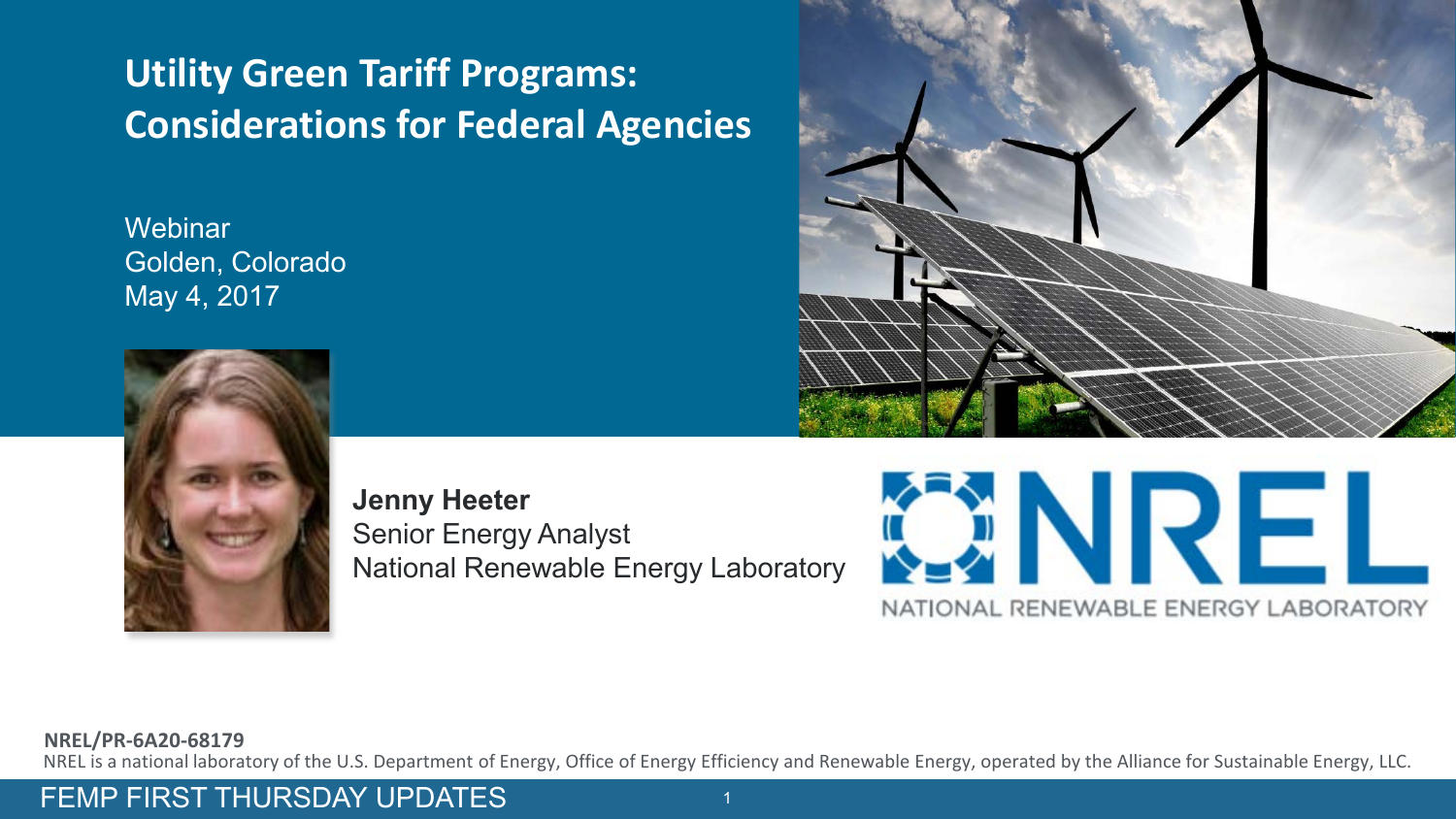## **Why Should Federal Agencies Be Interested in Utility Green Tariff Programs?**

**Federal agencies are required to purchase renewables under the Energy Policy Act of 2005.** 

**The federal renewable goal is 7.5% of electric energy in fiscal year 2013 and thereafter.**

**Green tariff programs are an emerging RE purchase method that could result in federal agency cost savings.**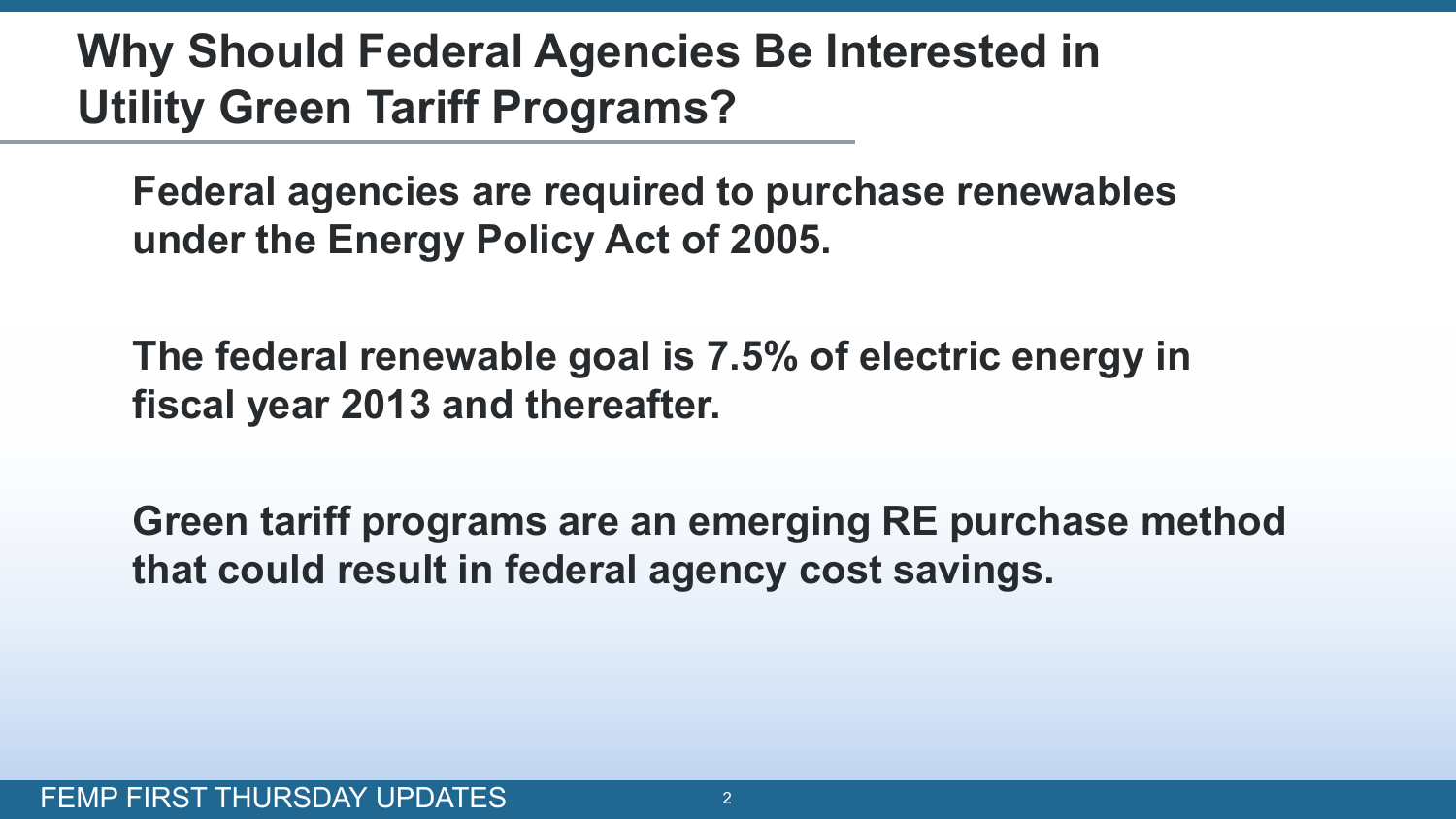## **What are Utility Green Pricing Programs?**

### **Key components of typical utility green pricing program:**

- Utility procures renewables on behalf of customer
- Customer commitment time is short (typically monthly)
- Premium in addition to current utility bill (no bill credit)
- Utility may purchase RECs separately from electricity

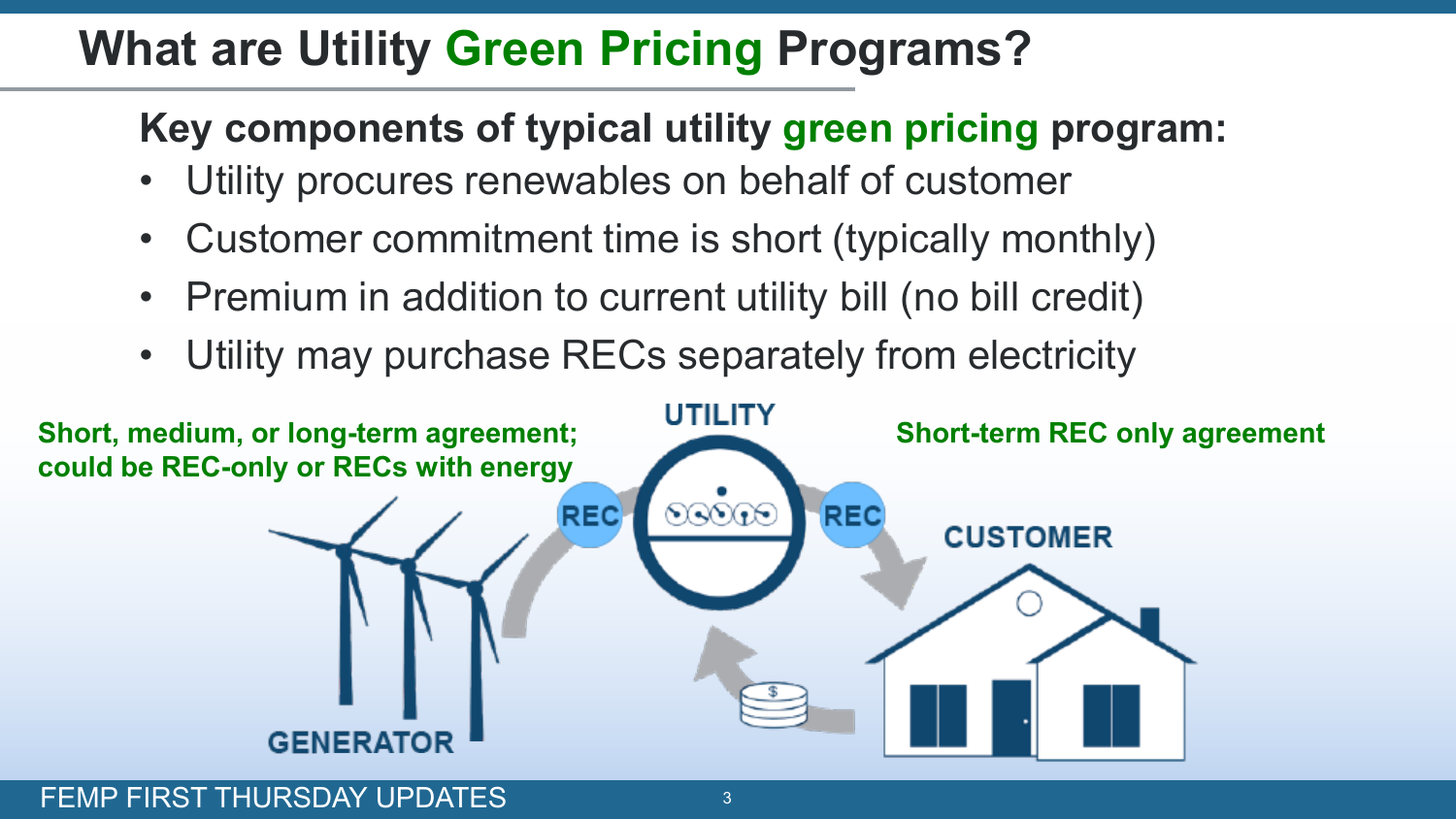## **What are Utility Green Tariff Programs?**

**Key components of typical utility green tariff:**

- Customer may have input into RE source
- Customer commitment time is longer (multi-year)
- RE charge on bill, with credit of regular energy charge

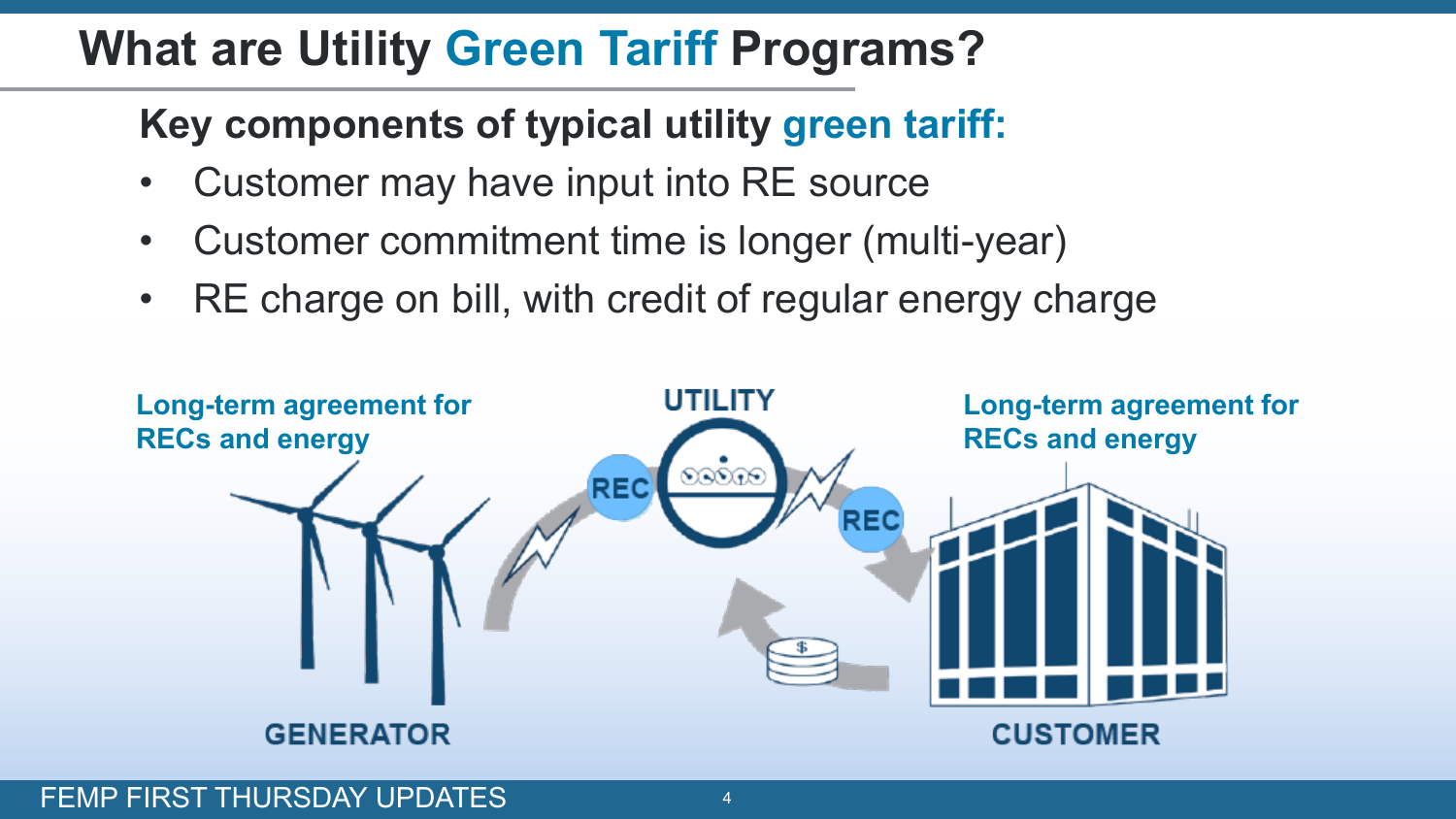## **Utility Green Pricing vs. Green Tariff Options**

**Green tariff products have a longer contract term and potential utility cost savings, while green pricing products involve a premium and shorter contract term.**

| <b>Program</b><br><b>Characteristics</b> | <b>Green Pricing</b>                                             | <b>Green Tariff</b>                                                    |  |
|------------------------------------------|------------------------------------------------------------------|------------------------------------------------------------------------|--|
| <b>Cost savings</b><br>potential         | No, products average<br>around 1.5 cents/kWh<br>premium          | May be cost-competitive,<br>depending on structure<br>and term         |  |
| <b>Price stability</b>                   | No, continue to pay<br>utility rate that is<br>subject to change | Possible under certain<br>program structures                           |  |
| <b>Contract</b><br>length                | <b>Shorter contract terms</b><br>(typically month-to-<br>month)  | Longer agreements<br>possible (10-20 years)                            |  |
| <b>Ease of joining</b>                   | <b>Typically a simple</b><br>sign-up process                     | Often limited availability,<br>longer contract is<br>potential barrier |  |
| <b>Choice of RE</b><br><b>resource</b>   | Utility determines                                               | Customer may have<br>input                                             |  |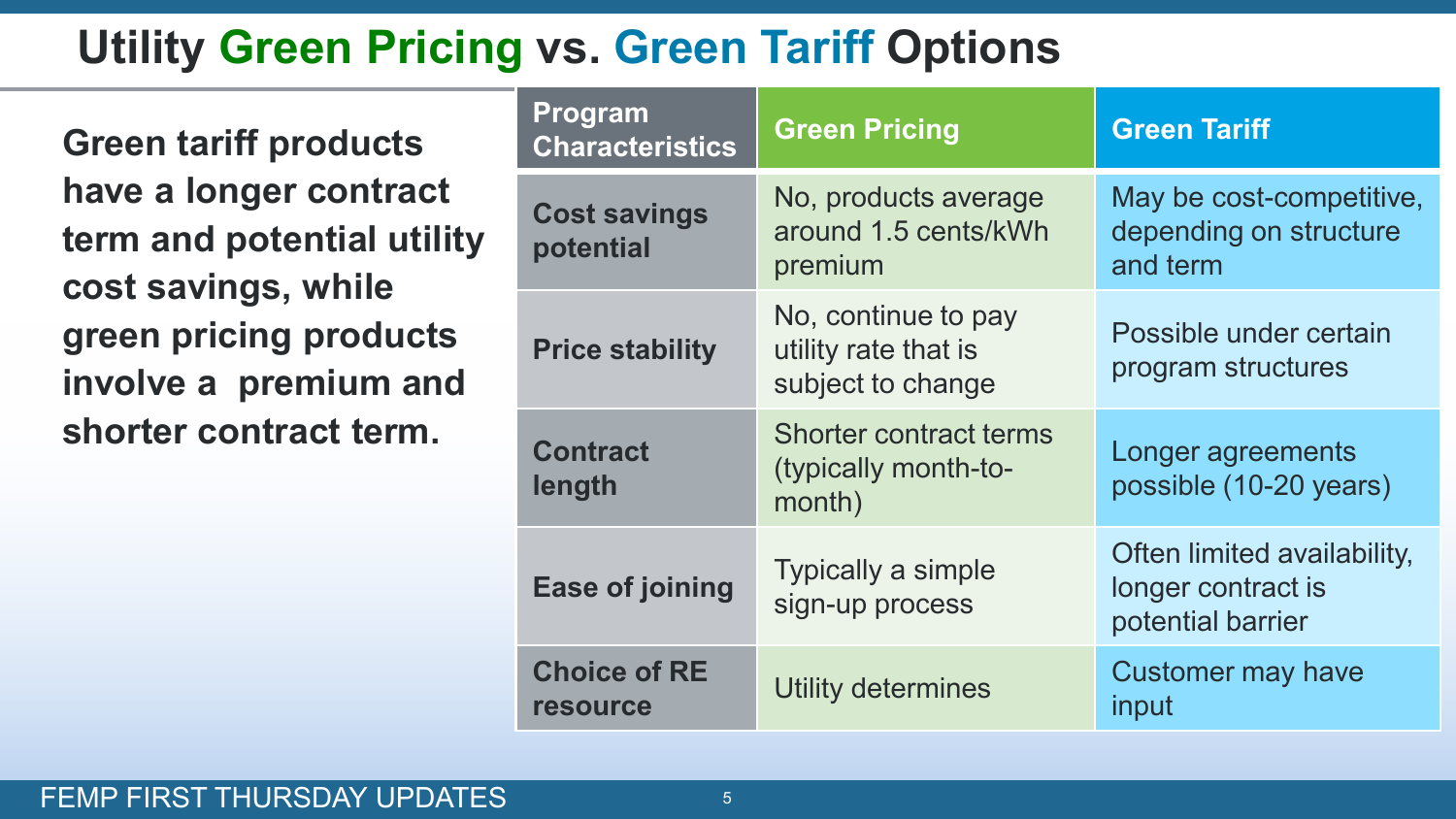# **Utility Green Tariff Programs are Expanding**

- **Currently in six states**
- **In development in at least three other states**



Data Source: NREL updates to Tawney, L., J. Ryor, P. Barua, B. Baker. 2016. *Emerging Green Tariffs in U.S. Regulated Electricity Markets.* Washington, DC: World Resources Institute.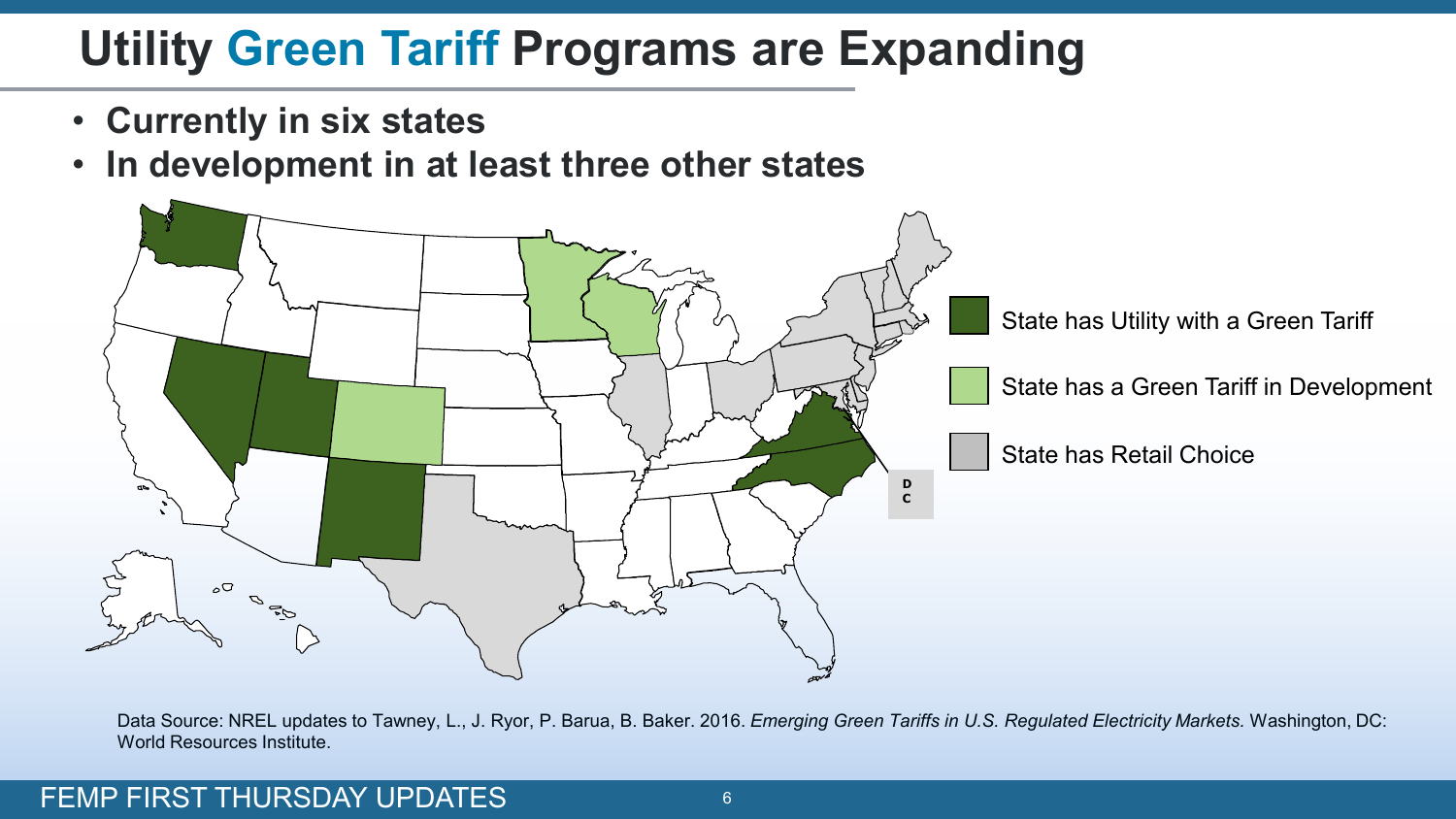### **Utility Green Tariffs – Considerations for Potential Customers**

- **Who can participate?**
- **What are the rate components and net cost (if available)?**
- **What length of contract must be signed?**
- **When must customers enroll?**
- **What are the program limits?**
- **Who owns the RECs?**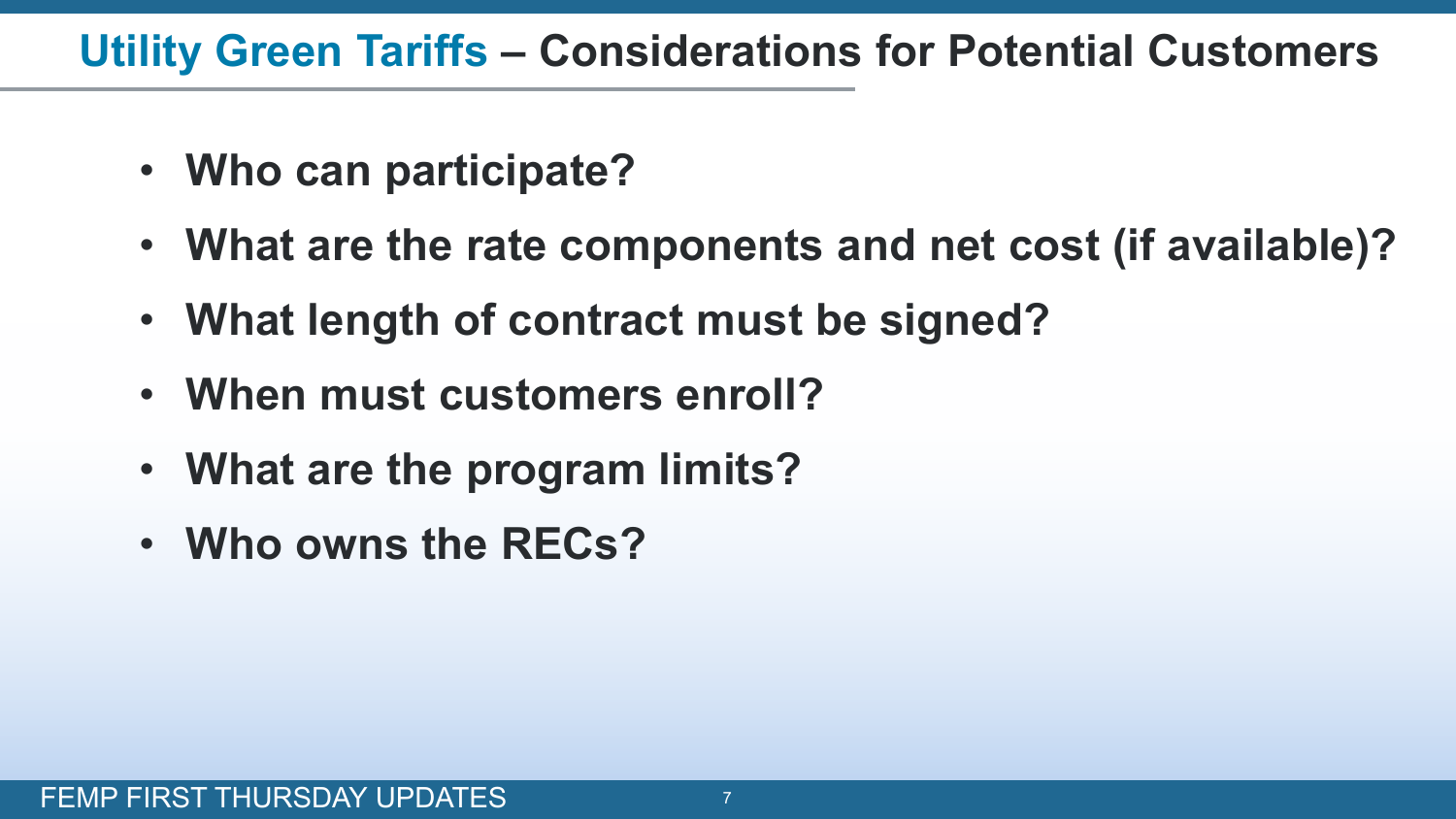# **NV Energy**

**Existing capacity signed:**

- **Apple: 20 MW solar and 50 MW solar projects**
- **Switch: 180 MW solar**
- **City of Las Vegas:**

 **Share of the 100 MW Boulder Solar Power Project** 

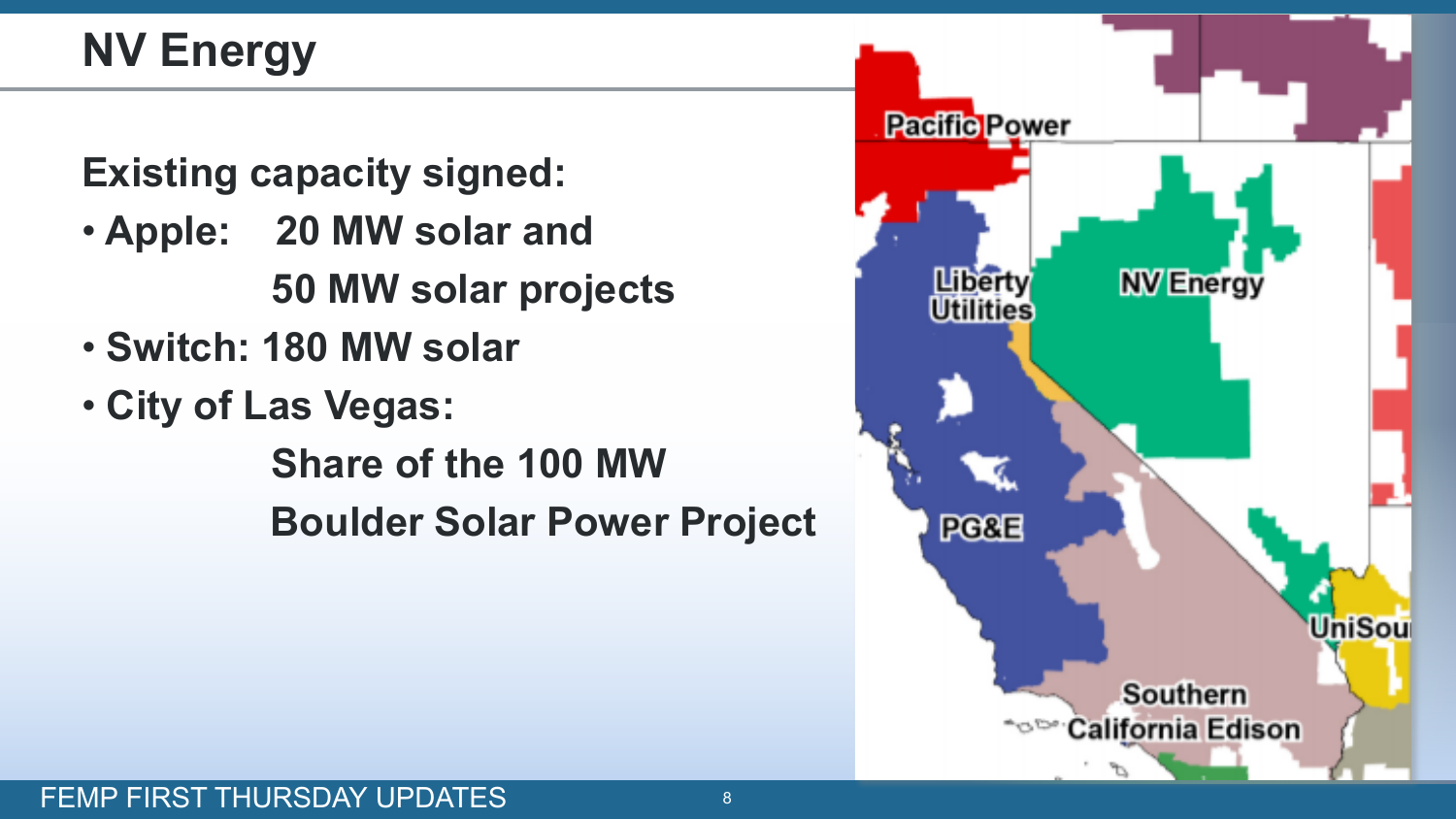## **NV Energy GreenEnergy Rider**

### **Who can participate?**

- N. Nevada: GS-2 or larger, with 50-500 kW demand or monthly usage >10,000 kWh
- S. Nevada: LGS-1 and larger

#### **What are the rate components and net cost (if available)**

- Pay existing rate schedule
- Pay RE cost
- Credit is negotiated with the utility

Sources: [http://pucweb1.state.nv.us/PDF/AxImages/DOCKETS\\_2010\\_THRU\\_PRESENT/2012-11/21480.pdf](http://pucweb1.state.nv.us/PDF/AxImages/DOCKETS_2010_THRU_PRESENT/2012-11/21480.pdf) and [http://pucweb1.state.nv.us/PDF/AxImages/DOCKETS\\_2010\\_THRU\\_PRESENT/2014-6/39059.pdf](http://pucweb1.state.nv.us/PDF/AxImages/DOCKETS_2010_THRU_PRESENT/2014-6/39059.pdf)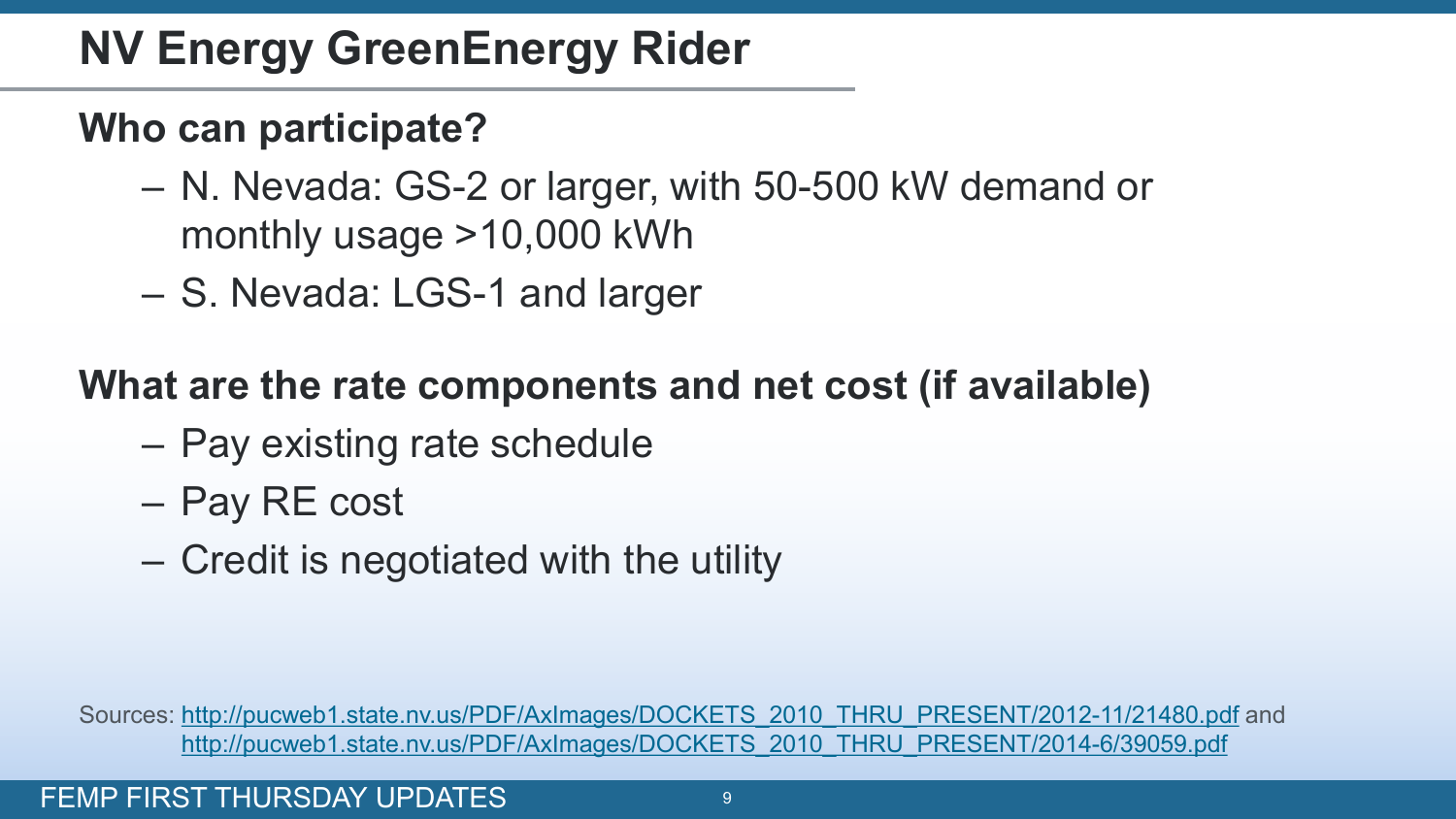## **NV Energy GreenEnergy Rider**

#### **What length of contract must be signed?**

– Negotiated with the utility (at least two years)

#### **When must customers enroll?**

– No specific enrollment period

#### **What are the program limits?**

– Annual subscription limit: 250,000 MWh for N. Nevada, 250,000 MWh for S. Nevada, though NV Energy is allowed to exclude special contracts from the cap

#### **Who owns the RECs?**

– The utility will first retire RECs for the customer's share of the RPS (e.g. 20% in 2017); all RECs in addition to those retired for the RPS will be retired on behalf of the customer (e.g. 80%).

Sources: [http://pucweb1.state.nv.us/PDF/AxImages/DOCKETS\\_2010\\_THRU\\_PRESENT/2012-11/21480.pdf](http://pucweb1.state.nv.us/PDF/AxImages/DOCKETS_2010_THRU_PRESENT/2012-11/21480.pdf) and [http://pucweb1.state.nv.us/PDF/AxImages/DOCKETS\\_2010\\_THRU\\_PRESENT/2014-6/39059.pdf](http://pucweb1.state.nv.us/PDF/AxImages/DOCKETS_2010_THRU_PRESENT/2014-6/39059.pdf)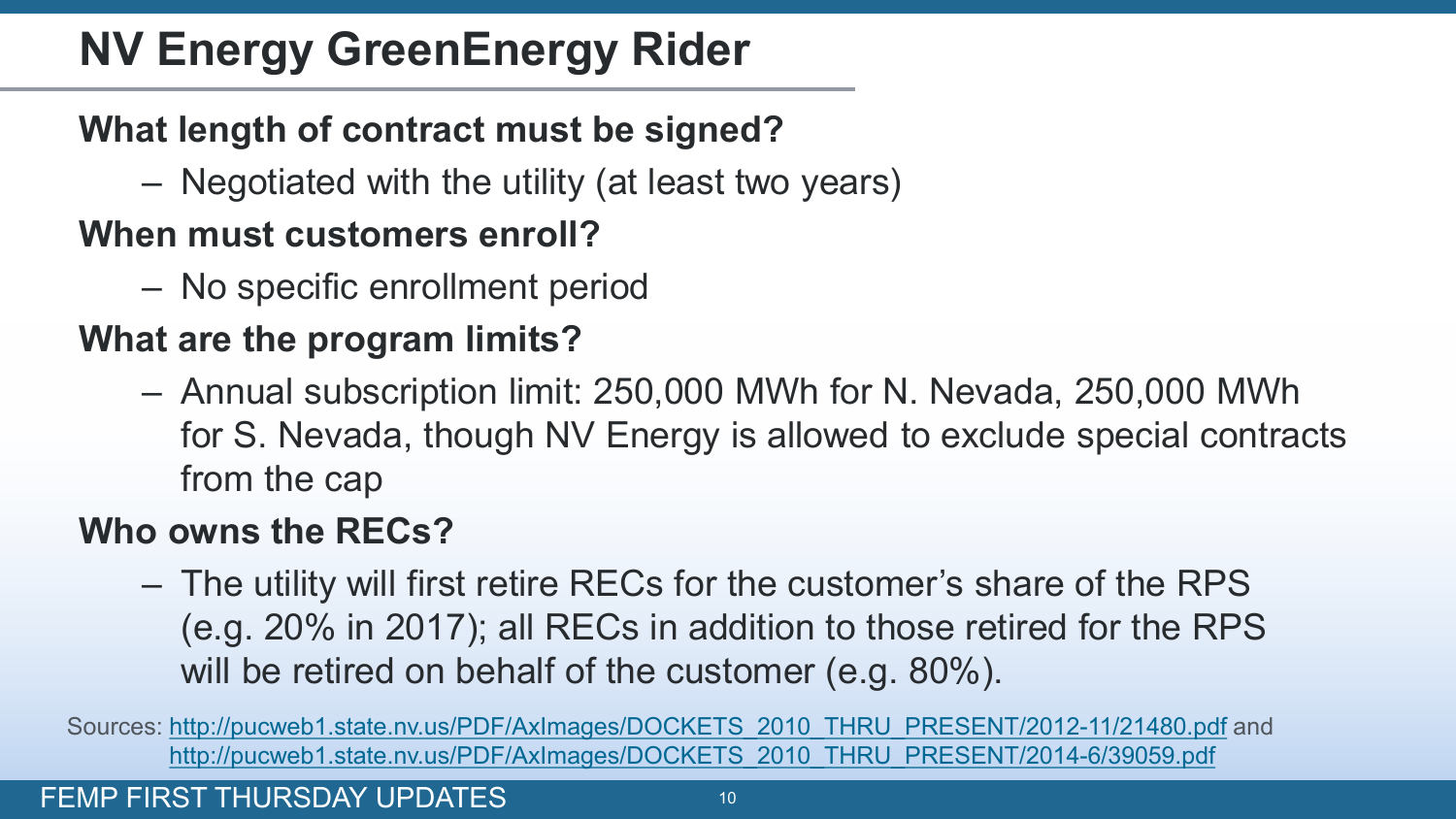# **Duke Energy (NC)**

**Existing capacity signed:**

- **Google: 61 MW solar**
- **Three other customers**

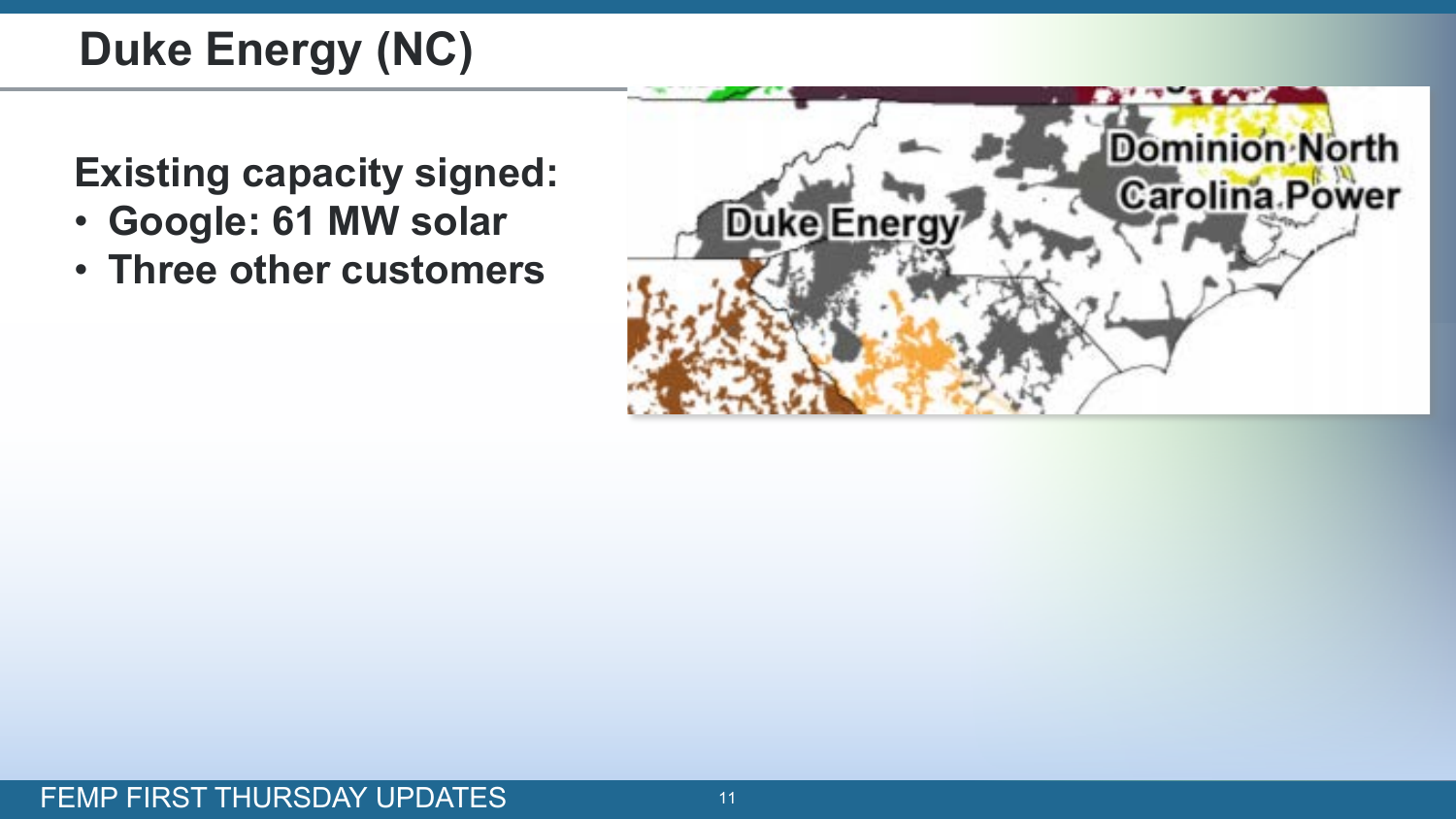## **Duke Energy (NC): Green Source Rider**

#### **Who can participate?**

– Schedule OPT-G, OPT-H and OPT-I customers that have added new load of at least 1 MW since June 30, 2012

#### **What are the rate components and net cost (if available)?**

- Pay existing rate schedule
- Pay RE cost
- Administrative charge: \$500/month and 0.02 cents/kWh
- Credit is based on avoided capacity and energy expense during which the RE was delivered to Duke
	- Credit cannot exceed RE cost

Source: <http://starw1.ncuc.net/NCUC/ViewFile.aspx?Id=12ccd38e-9021-475d-884e-d3d1c55799f6>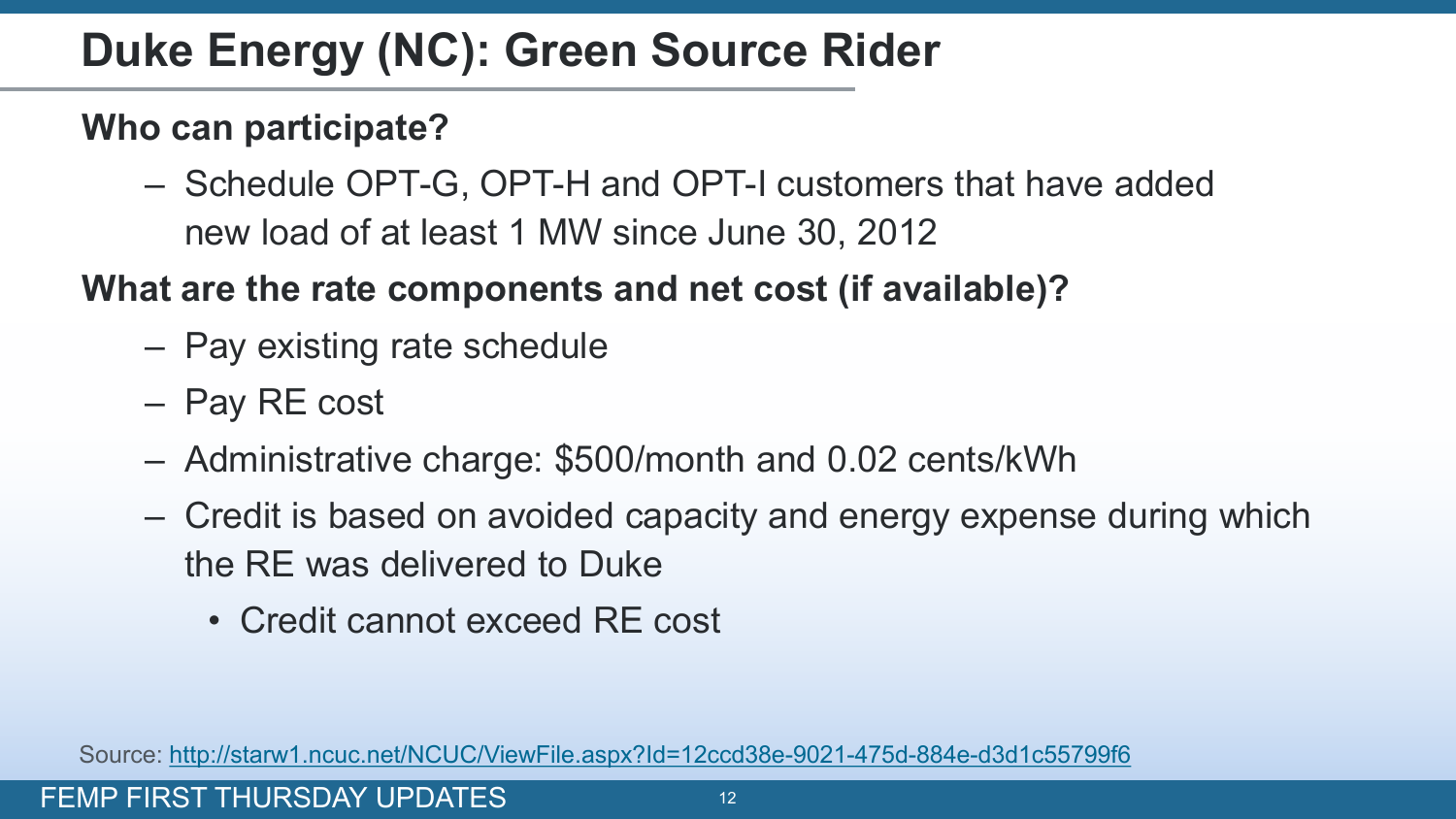## **Duke Energy Green Source Rider**

#### **What length of contract must be signed?**

- 3-15 years, must be the same as Duke & RE supplier agreement contract length
- Google agreement is 15 years

#### **When must customers enroll?**

- Application period is currently closed
- Duke is working on a new version of the program

#### **What are the program limits?**

– Enrollment was available for a three year period following Commission approval (Dec 2016).

#### **Who owns the RECs?**

– Retired on behalf of the customer in NC-Renewable Energy Tracking System (NC-RETS)

Source: <http://starw1.ncuc.net/NCUC/ViewFile.aspx?Id=12ccd38e-9021-475d-884e-d3d1c55799f6>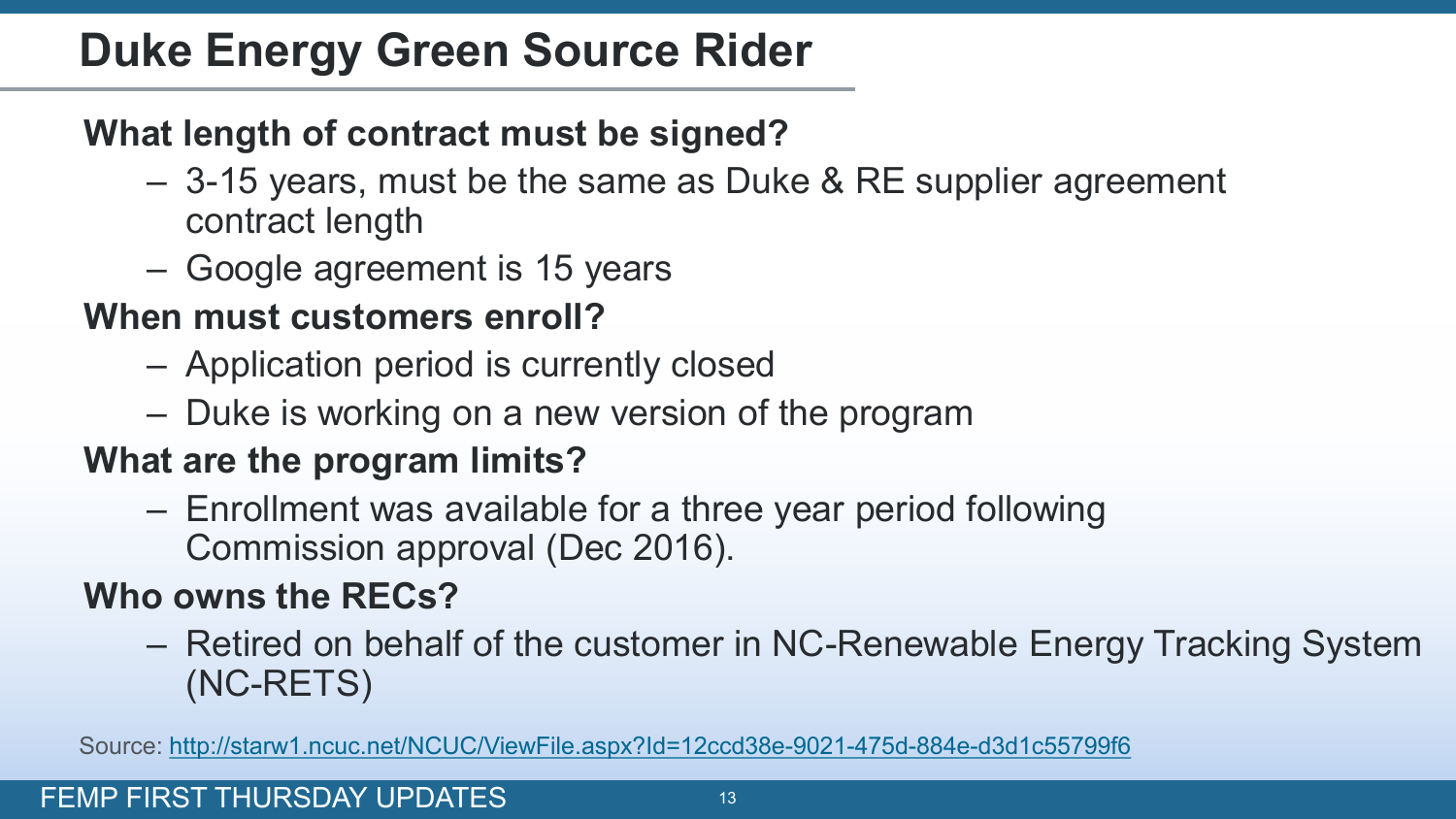## **Rocky Mountain Power (UT)**

### **Existing capacity signed:** • **None as of April 2017**

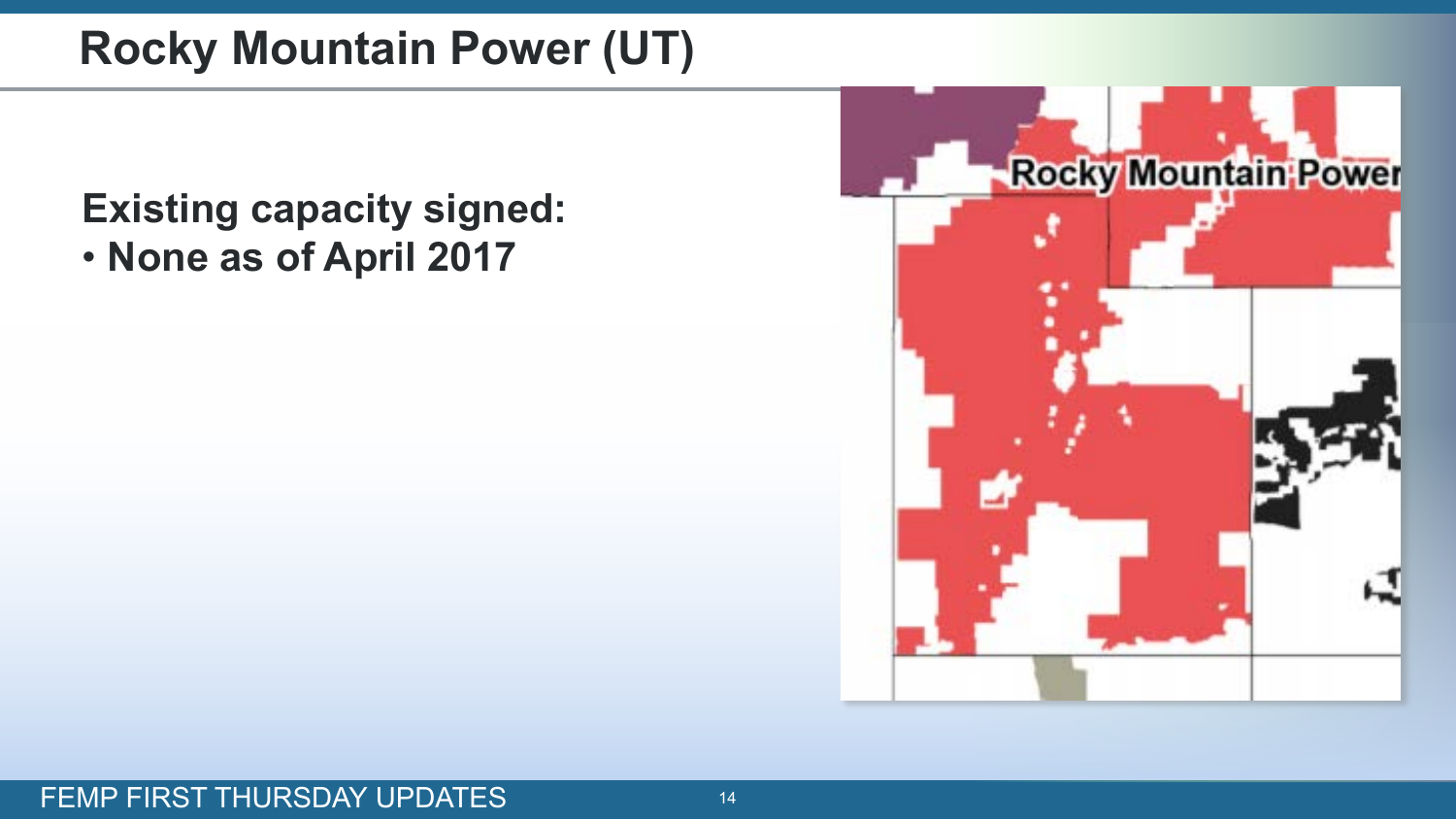## **Rocky Mountain Power (UT): Schedule 34**

#### **Who can participate?**

- Schedules 6, 8 and 9
- Must contract for at least 2 MW, but not more than customer's peak demand

### **What are the rate components and net cost (if available)?**

- Costs determined on a contract-by-contract basis
	- Will include administrative fees

Source:

[https://www.rockymountainpower.net/content/dam/rocky\\_mountain\\_power/doc/About\\_Us/Rates\\_and\\_Regulation/Utah/Appr](https://www.rockymountainpower.net/content/dam/rocky_mountain_power/doc/About_Us/Rates_and_Regulation/Utah/Approved_Tariffs/Rate_Schedules/Renewable_Energy_Purchases_for_Qualified_Customers_5000kW_and_Over.pdf) oved Tariffs/Rate Schedules/Renewable Energy Purchases for Qualified Customers 5000kW and Over.pdf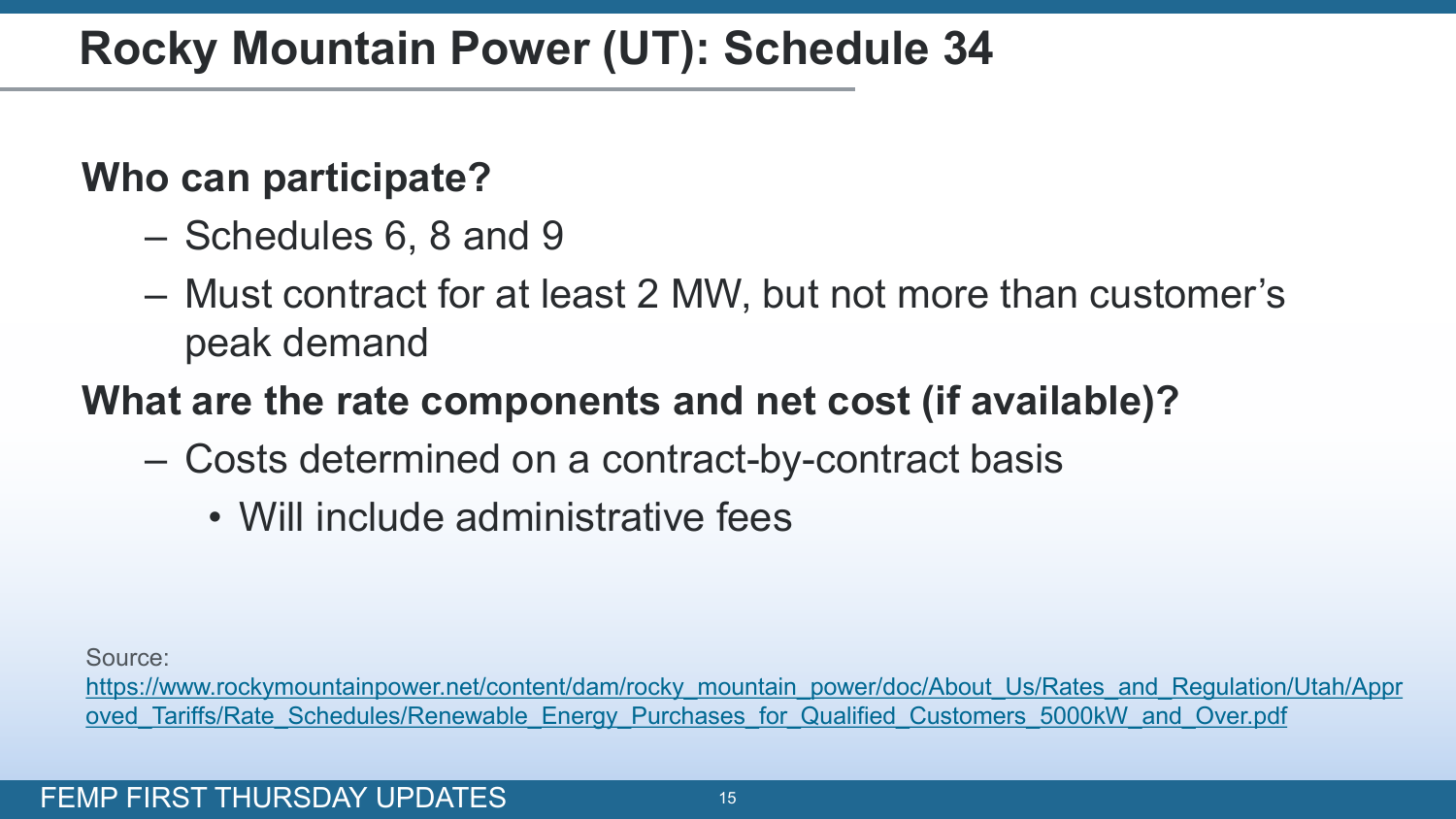## **Rocky Mountain Power (UT): Schedule 34**

### **What length of contract must be signed?**

– Varies, must be the same as RMP and RE supplier agreement contract length

### **When must customers enroll?**

– No timing specified

### **What are the program limits?**

– None

### **Who owns the RECs?**

– Retired on behalf of the customer

Source:

[https://www.rockymountainpower.net/content/dam/rocky\\_mountain\\_power/doc/About\\_Us/Rates\\_and\\_Regulation/Utah/Appr](https://www.rockymountainpower.net/content/dam/rocky_mountain_power/doc/About_Us/Rates_and_Regulation/Utah/Approved_Tariffs/Rate_Schedules/Renewable_Energy_Purchases_for_Qualified_Customers_5000kW_and_Over.pdf) oved Tariffs/Rate Schedules/Renewable Energy Purchases for Qualified Customers 5000kW and Over.pdf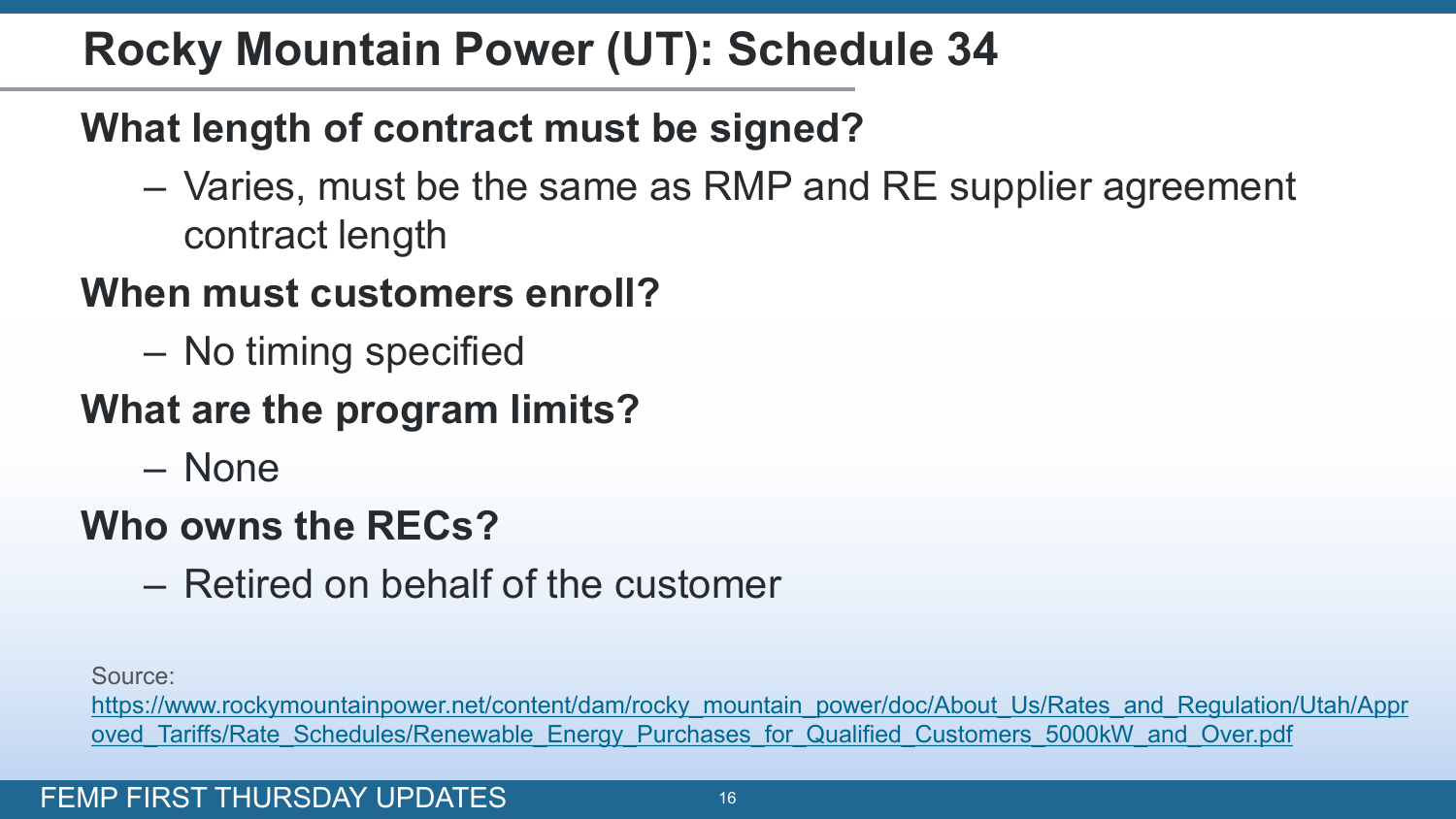## **Dominion Virginia Power (VA)**

### **Existing participants:**

- **Amazon Web Services (AWS)**
	- **– Supports AWS contracts for 180 MW solar**

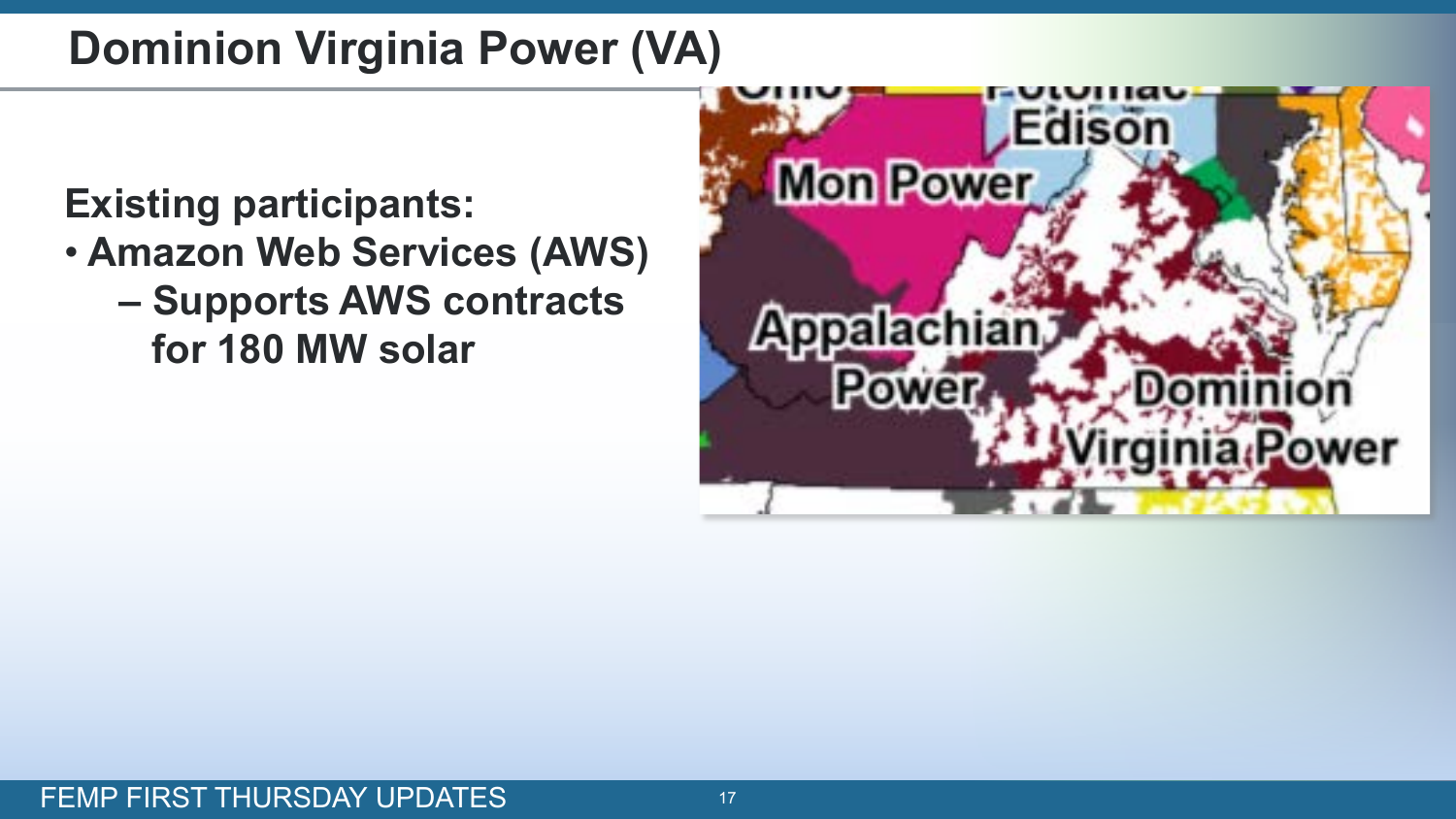#### **Dominion Virginia Power (VA): Schedule Market Based Rate**

**Unique structure** that allows Dominion customer to be charged market based rates instead of the standard Dominion tariff rates. Customers could then sign a separate agreement with an RE developer, which could sell power into the market.

#### **Who can participate?**

– GS-3 and GS-4; and must have peak demand of at least 5 MW; average load factor of at least 85%

#### **What are the rate components and net cost (if available)?**

- Attempts to mimic PJM market. Components:
	- Generation capacity charge (based on customer's demand billing rate)
	- Generation energy charge (based on day-ahead locational marginal prices)
	- PJM ancillary service charge
	- PJM administrative fee charge
	- Margin charge

Source: [http://www.scc.virginia.gov/docketsearch/DOCS/3b%23t01!.PDF](http://www.scc.virginia.gov/docketsearch/DOCS/3bt01!.PDF)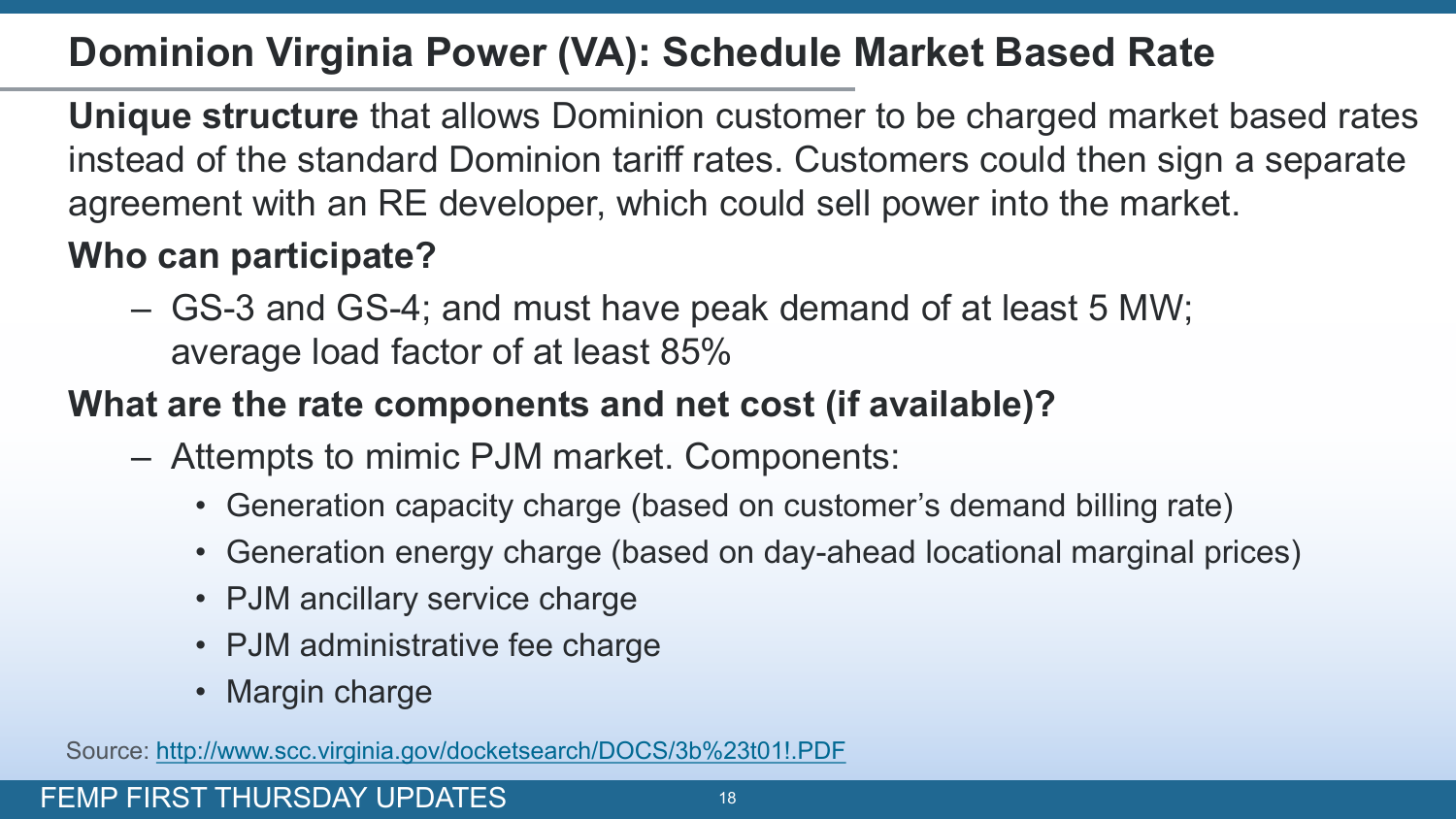## **Dominion Virginia Power (VA): Schedule MBR**

### **What length of contract must be signed?**

– Minimum of 3 years

### **When must customers enroll?**

– Before November 1, 2019

### **What are the program limits?**

– Capped at 200 MW

## **Who owns the RECs?**

– Not applicable since the MBR rate does not involve renewables

Source: [http://www.scc.virginia.gov/docketsearch/DOCS/3b%23t01!.PDF](http://www.scc.virginia.gov/docketsearch/DOCS/3bt01!.PDF)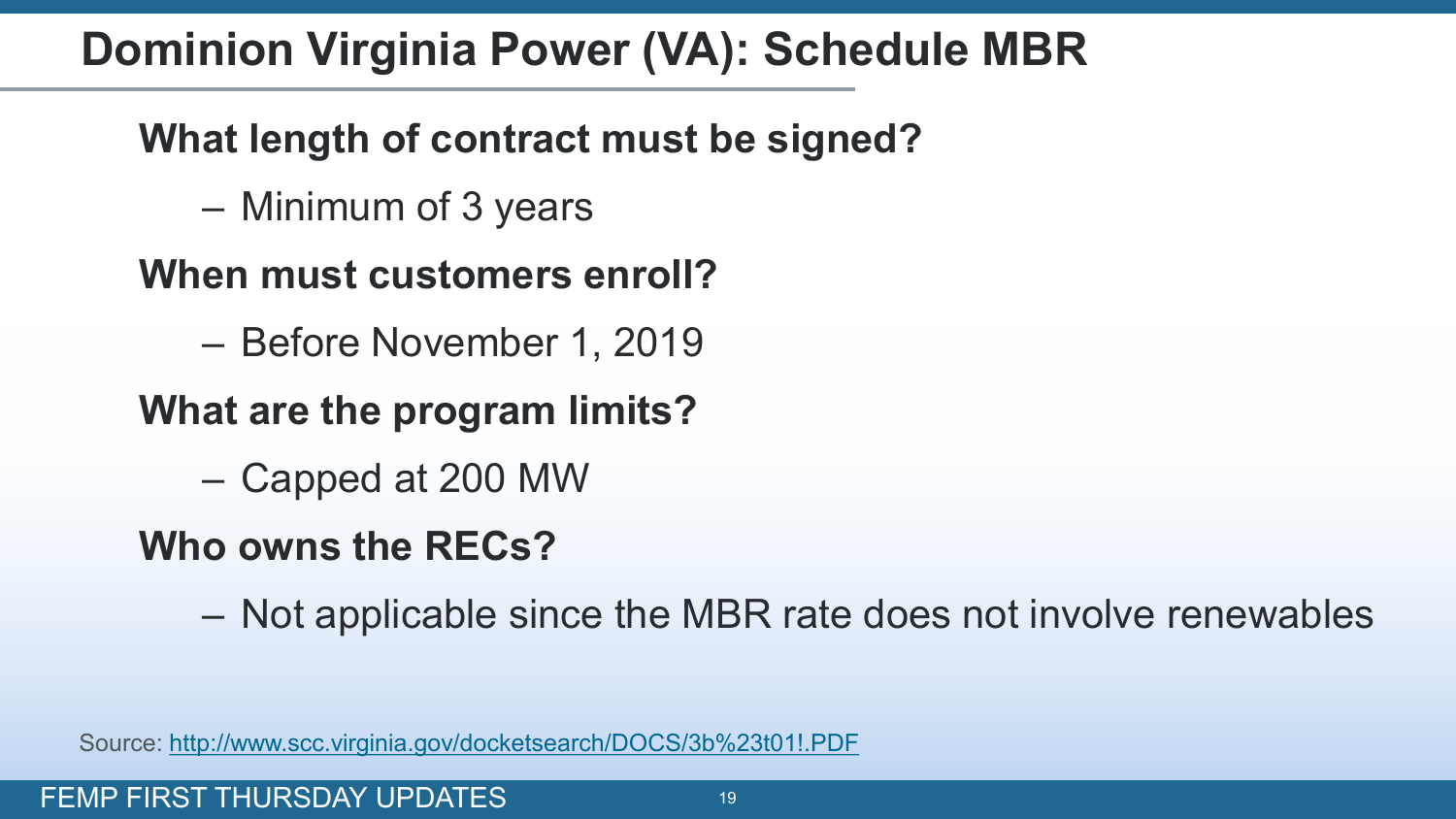## **Puget Sound Energy (WA)**

### **Existing capacity signed:**

- **25 aMW1 total subscribed**
- **17 aMW subscribed by local governments, 3.5 aMW by one state university**



 $1$  An aMW is an average MW – the amount of electricity produced by the continuous production of one MW over a period of one year (8760 hours)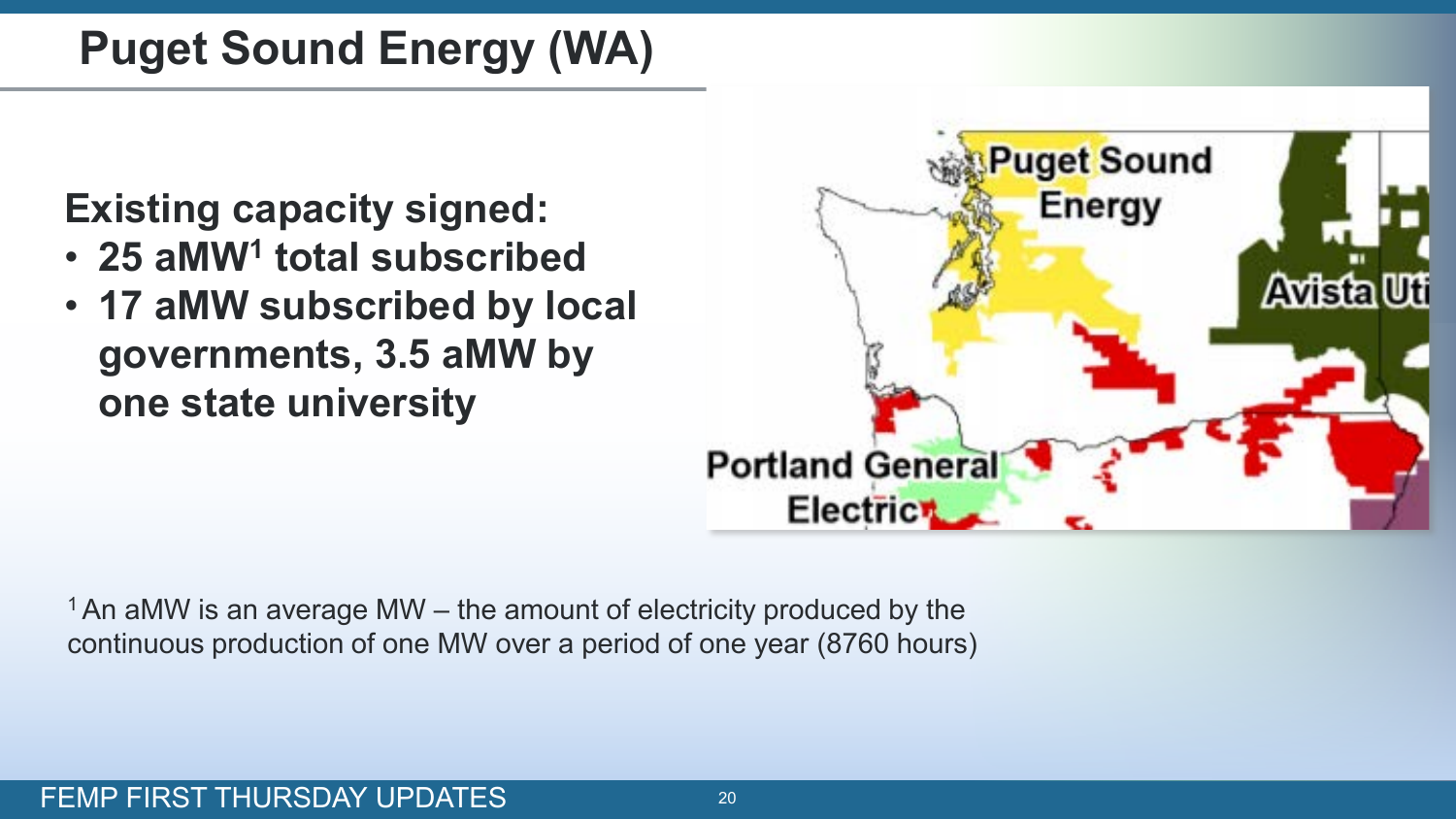**Puget Sound Energy (WA): Long Term Renewable Energy Purchase Rider**

### **Who can participate?**

- Schedule 24, 25, 26, 31, 40, 43, 46 and 49 with a minimum aggregate load of 10 million kWh annually, or be a municipal, county, state or *federal institution*
- Must subscribe 100% of load at each subscribed service address

### **What are the rate components and net cost (if available)?**

- Pay existing rate schedule
- Pay RE cost

(varies depending on year and contract length, 2019 levels are 5.0-5.1 cents/kWh)

- Credit is for energy-related cost component of bill (4.6 cents/kWh in 2017)
- If the energy-related cost component remains the same in 2019, the highest net premium would be about 0.4 – 0.5 cents/kWh in 2019

FEMP FIRST THURSDAY UPDATES **FEMP** FIRST THURSDAY UPDATES

Sources: [https://www.utc.wa.gov/\\_layouts/15/CasesPublicWebsite/CaseItem.aspx?item=document&id=2&year=2016&docketNumber=160977](https://www.utc.wa.gov/_layouts/15/CasesPublicWebsite/CaseItem.aspx?item=document&id=2&year=2016&docketNumber=160977) [http://pse.com/aboutpse/Rates/Documents/elec\\_sch\\_139.pdf](http://pse.com/aboutpse/Rates/Documents/elec_sch_139.pdf)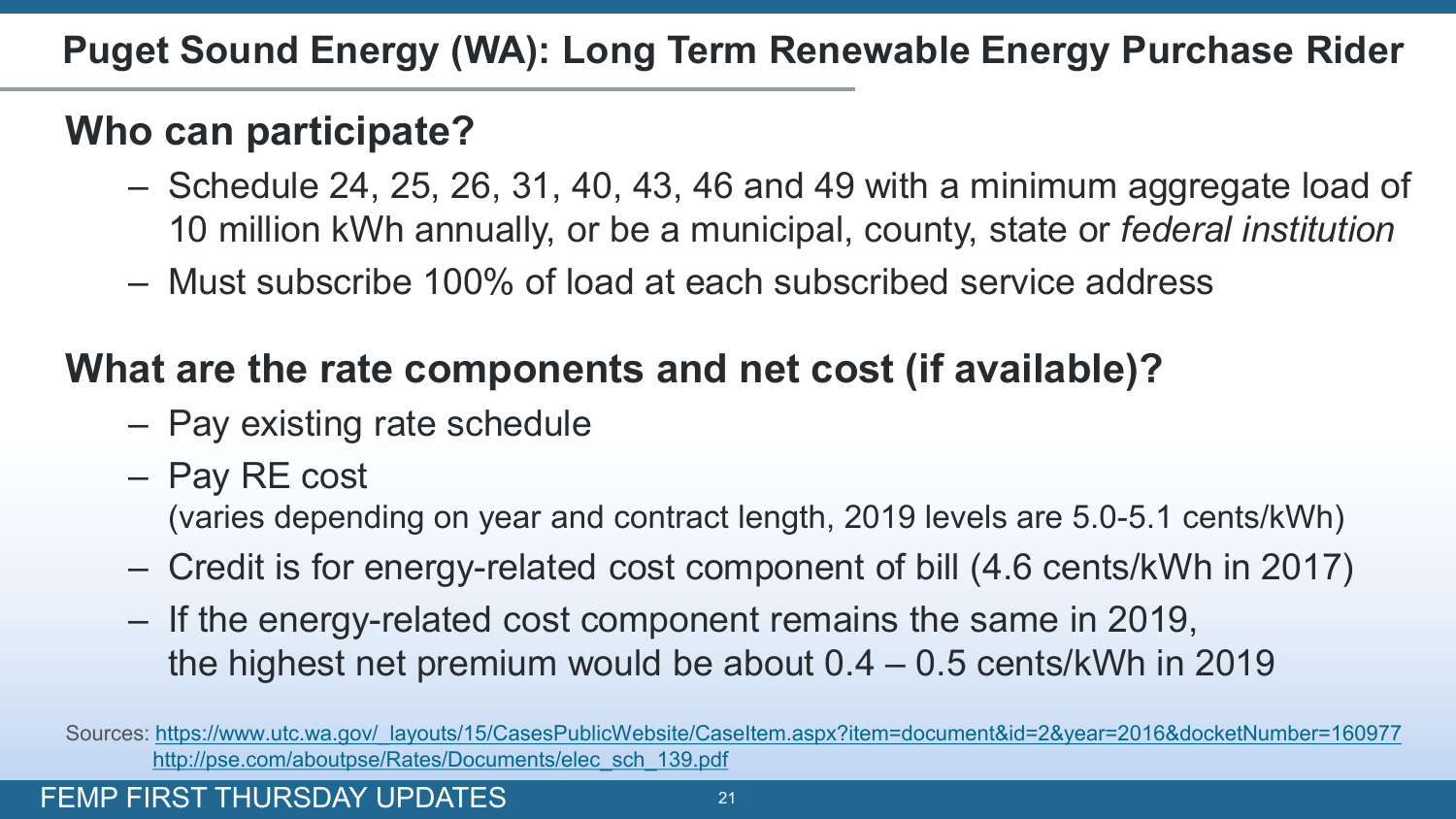**Puget Sound Energy (WA): Long Term Renewable Energy Purchase Rider**

### **What length of contract must be signed?**

– 10, 15, and 20 year options

### **When must customers enroll?**

– Annual Open Season (starting in 2017): May 1 through July 31

## **What are the program limits?**

– The program will be re-evaluated when 75 MW are subscribed

## **Who owns the RECs?**

– Retired in the Western Renewable Energy Generation Information System (WREGIS), either by customer or by PSE on customer's behalf

Source:

[https://www.utc.wa.gov/\\_layouts/15/CasesPublicWebsite/CaseItem.aspx?item=document&id=2&year=2016&docketNumber=160977](https://www.utc.wa.gov/_layouts/15/CasesPublicWebsite/CaseItem.aspx?item=document&id=2&year=2016&docketNumber=160977) ; [http://pse.com/aboutpse/Rates/Documents/elec\\_sch\\_139.pdf](http://pse.com/aboutpse/Rates/Documents/elec_sch_139.pdf)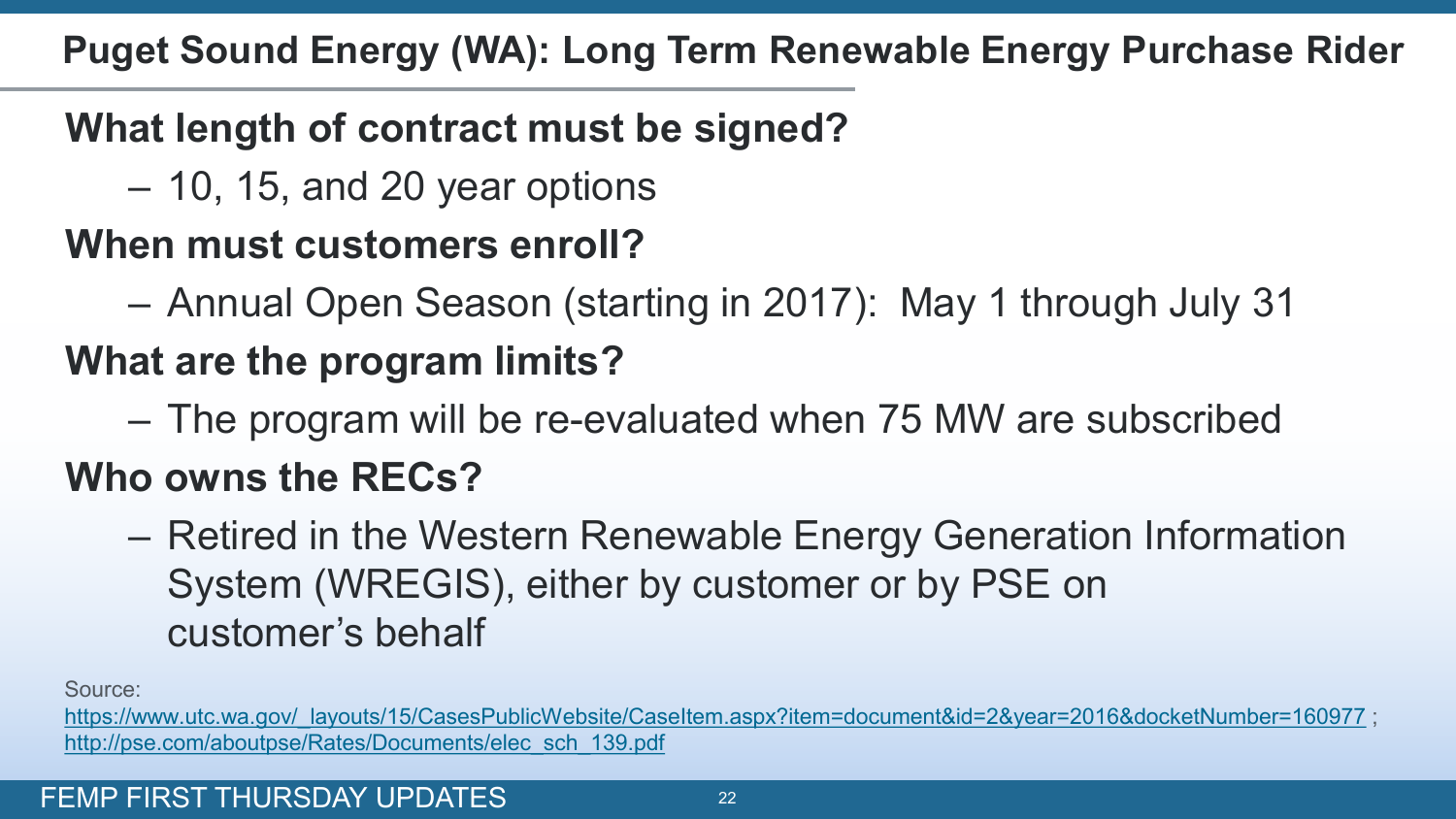## **Comparison of Existing Green Tariff Options**

| Program<br><b>Characteristics</b>                 | <b>NV Energy</b>                                                                                                             | <b>Duke Energy</b>                                                                      | <b>Rocky Mountain</b><br><b>Power</b>                                                   | <b>Dominion</b><br><b>Virginia Power</b>                                                                   | <b>Puget Sound</b><br><b>Energy</b>                                                                    |
|---------------------------------------------------|------------------------------------------------------------------------------------------------------------------------------|-----------------------------------------------------------------------------------------|-----------------------------------------------------------------------------------------|------------------------------------------------------------------------------------------------------------|--------------------------------------------------------------------------------------------------------|
| <b>Eligible</b><br>participants                   | Certain classes of large<br>customers                                                                                        | Certain classes of<br>large customers with<br>new load                                  | Certain classes of<br>large customers able<br>to purchase 2 MW+                         | Certain classes of large<br>customers with peak<br>demand $>5$ MW and<br>>85% load factor                  | Certain classes of large<br>customers                                                                  |
| <b>Potential cost</b><br>savings                  | Determined by final<br>agreement with RE<br>supplier                                                                         | Credit capped at RE<br>cost, so no cost<br>savings potential                            | Determined by final<br>agreement with RE<br>supplier                                    | Depends on market rates<br>and the separate<br>renewable contract cost                                     | Slight premium currently;<br>future net cost will depend<br>on credit escalation                       |
| Length of<br>contract                             | At least 2 years                                                                                                             | 3-15 years; must be<br>same length of Duke<br>contract with RE<br>supplier              | Contract specific;<br>must be same length<br>of RMP contract with<br><b>RE</b> supplier | At least 3 years                                                                                           | 10, 15, and 20 year<br>options                                                                         |
| <b>REC</b> treatment                              | Retired against<br>customers' share of RPS<br>obligation; beyond that,<br>RECs are retired on<br>behalf of customer          | RECs owned by /<br>retired for customer                                                 | RECs owned by /<br>retired for customer                                                 | No RECs involved.<br>Renewable contract is a<br>separate agreement<br>between customer and<br>RE developer | RECs owned by /<br>retired for customer                                                                |
| <b>Enrollment</b><br>period and<br>program limits | No specific enrollment<br>period Annual<br>subscription limit:<br>250,000 MWh for<br>N. Nevada, 250,000 MWh<br>for S. Nevada | Tariff currently expired<br>after three year pilot<br>period; working on<br>replacement | No specific<br>enrollment period<br>No program limits                                   | Before November 1,<br>2019<br>Capped at 200 MW                                                             | <b>Annual Open Season</b><br>May 1st to July 31st<br>Will re-examine program<br>after 75 MW subscribed |

#### FEMP FIRST THURSDAY UPDATES 23